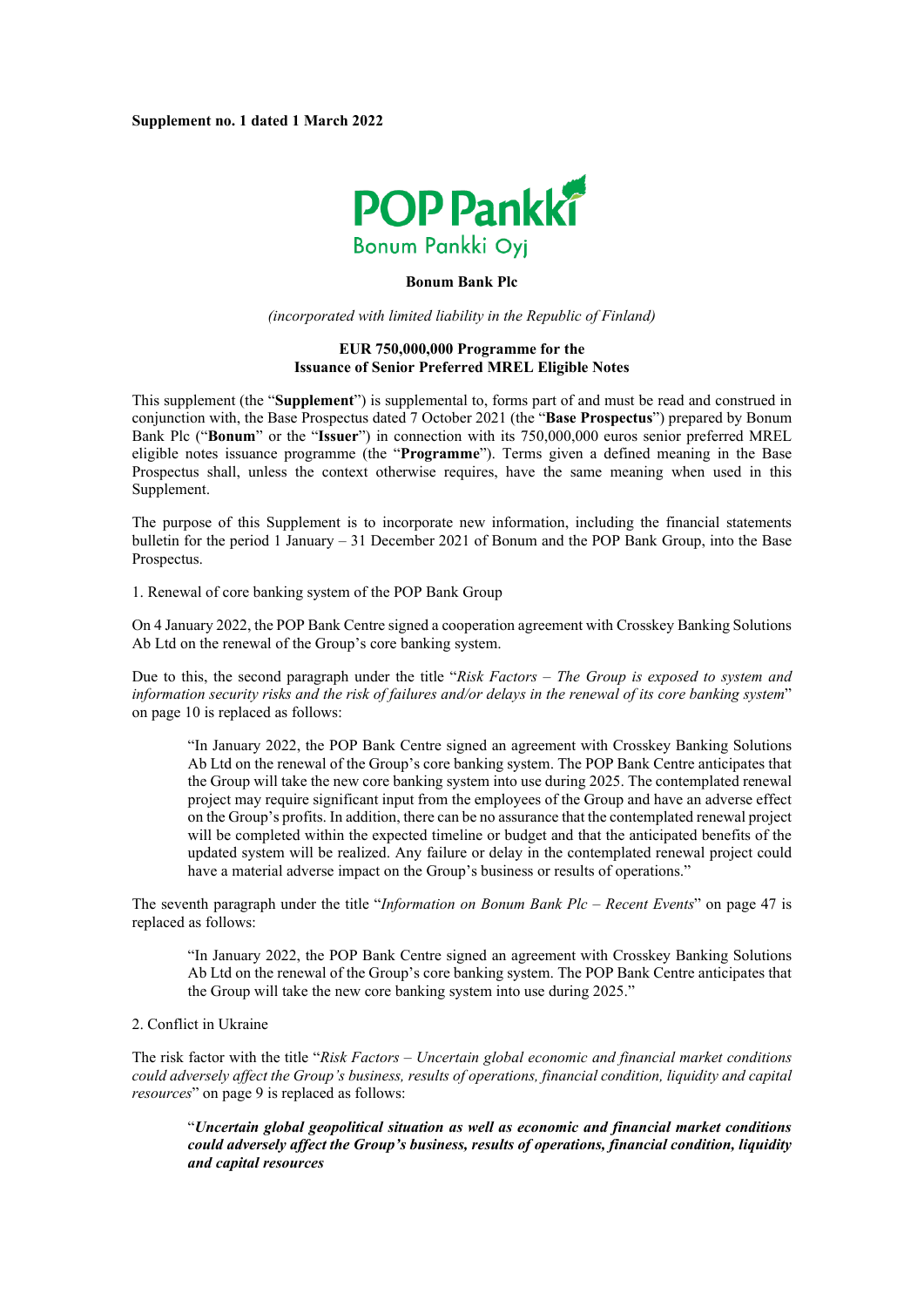The global economic and financial market conditions have repeatedly undergone significant turmoil due to, among other factors, the ongoing sovereign debt issues in certain European countries, particularly certain eurozone Member States, the decision of the United Kingdom to withdraw from the European Union (commonly referred to as Brexit) and the continuous tensions between the United States and China regarding, for example, geopolitics and trade. In addition, the outbreak of the COVID-19 pandemic ("**Coronavirus**") caused, and continues to cause at some degree, substantial uncertainty in the financial markets. The continuing spread of the Coronavirus, potential emergence of new variants, and any potential restrictive measures undertaken by governments are likely to have a material adverse effect on global economic and financial market conditions. Furthermore, the ongoing military action in Ukraine and the increasing tensions between Russia, the members of the North Atlantic Treaty Organisation and the Western countries may cause disruptions to the global economy, financial markets, and the Group's business environment, particularly, if even stricter sanctions and/or trade restrictions are imposed by the Western countries and/or Russia, or, if the conflict escalates or expands to other countries or regions. The uncertainty relating to the financial markets and global economy may create economic and financial disruptions and even a financial crisis. As the state debt levels remain high and continue to increase in some countries, including Finland, it is possible that the global economy will fall back into a recession, which could be deeper and last longer than the one experienced in 2008 and 2009. Uncertainty in the operational environment of the Issuer has increased, especially with regards to the predictability of funding available in the capital markets and the future development of impairment of unsecured consumer loans. However, it is still too early to reliably estimate the overall effects of the Coronavirus on the Issuer. Uncertainty has also increased concerning the financial results of the Group. Market volatility is high and estimated to lower the Group's net investment income. The Group's investment income may also be adversely affected by the direct or indirect consequences of the ongoing military action in Ukraine and the increasing tensions between Russia, the members of the North Atlantic Treaty Organisation and the Western countries. In addition, the effects of the Coronavirus may also decrease the Group's interest and commission income and increase the impairment of loans. As there is still uncertainty, for example, in relation to the effect of different vaccines against the currently spreading mutations of the Coronavirus, it is difficult to reliably estimate the overall effects of the Coronavirus on the economy and also to the financial results of the Group.

The financial results of the Group are affected by many factors, the most important of which are the general economic conditions in Finland and globally, volatility of interest rates and equity prices, competition as well as the impact of these factors on the demand for banking services, such as housing loans. The development of public finances and inflation, income and employment levels as well as investment activities of SME companies and the savings of households may also have an impact on the Group's business operations and financial condition. These factors may be adversely affected by the direct or indirect consequences of the ongoing military action in Ukraine and the increasing tensions between Russia, the members of the North Atlantic Treaty Organisation and the Western countries and result in increased credit risk for the Group and decreased liquidity of the Group's customers. In addition, in the beginning of 2021, inflation in the euro area was faster than before and also in Finland, the price increases accelerated. Inflation was fuelled by the rapid recovery of the economy and the release of pent-up consumption, combined with the shortage of components.

Deterioration in market conditions could result in difficulties for the Group's customers in meeting their payment obligations, which could lead to increased disruptions in repayments of loans, as well as write-downs and loan losses. Deterioration in the general economic situation could also reduce demand for loans, such as housing loans and other products, leading to reduced net interest income from the banking business. Furthermore, the development of housing markets and general economic conditions may vary significantly between different regions in Finland, as the impact of certain structural changes may differ in individual economic regions. The Group's loan portfolio is concentrated in Ostrobothnia, Central Finland and Southwest Finland, and thereby the unfavourable development of housing markets and general economic conditions in such regions could have an adverse impact on the Group's risk position.

Moreover, income generation in the Group's retail banking is significantly affected by changes in the interest rate level. Interest rate risk arises when interest rate fixing periods or interest rate bases for assets and those for liabilities are mismatched. Net interest income comprises a substantial part of the Group's total income. Furthermore, the recent negative interest rate levels have not been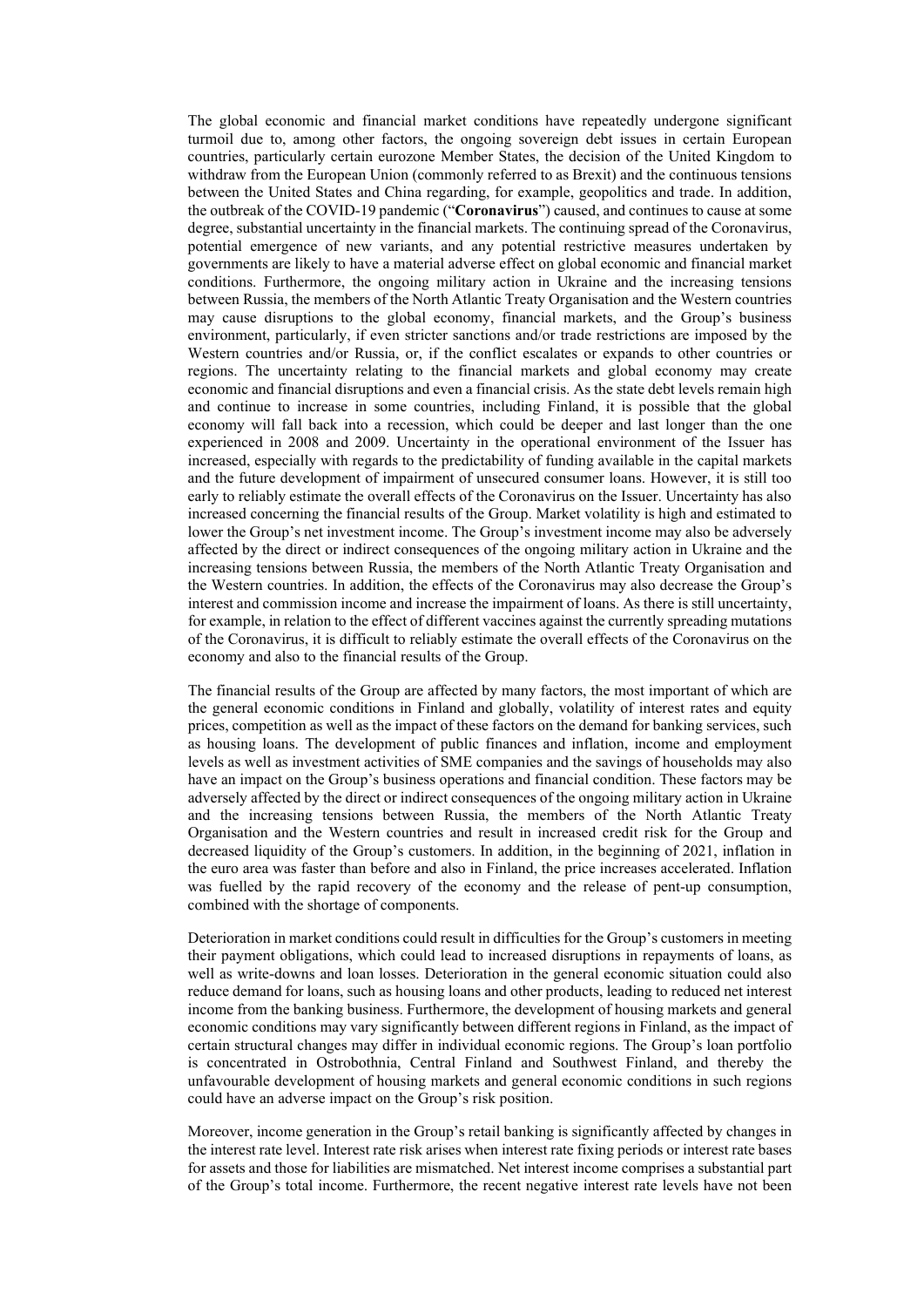beneficial to the Group, since negative interest levels have a negative impact on the Group's net interest income.

The market value of financial assets held by the Issuer or the POP Banks may also be affected. Furthermore, deterioration in the general economic situation could increase the Issuer's or the POP Banks' refinancing costs and hamper the Issuer's or the POP Banks' refinancing options.

There can be no assurance that the Issuer's liquidity and access to financing will not be affected by changes in the financial markets or that its capital resources will, at all times, be sufficient to satisfy the Group's liquidity needs."

3. Issue of Senior Preferred MREL Eligible Notes

A new ninth and tenth paragraph under the title *"Information on Bonum Bank Plc – Recent Events*" on page 47 are included as follows:

"In October 2021, the Bank issued senior preferred MREL eligible notes of EUR 20 million with the maturity date of 20 October 2026."

"In November 2021, the Bank issued senior preferred MREL eligible notes of EUR 30 million with the maturity date of 16 November 2025."

4. No significant changes

The paragraph under the title "*Information on Bonum Bank Plc – No significant changes*" on page 46 is replaced as follows:

"There has been no significant change in the financial performance or financial position of the Bank since 31 December 2021 and no material adverse change in the prospects of the Bank since 31 December 2020."

The paragraph under the title "*Information on the Group and the Amalgamation* – *No significant changes*" on page 54 is replaced as follows:

"There has been no significant change in the financial performance or the financial position of the Group since 31 December 2021 and no material adverse change in the prospects of the Group since 31 December 2020."

5. Changes in management

The second and third paragraph under the title "*Information on the Group and the Amalgamation* – *Supervisory Board of the POP Bank Centre*" on page 51 are replaced as follows:

"The Supervisory Board issues a statement on the Amalgamation's strategy and financial statements prepared by the Board of Directors of the POP Bank Centre to the cooperative meeting. The Supervisory Board also annually confirms the principles of capital adequacy management of the Amalgamation. The Supervisory Board ratifies the principles of bank-specific management.

The Supervisory Board elects and discharges the members of the Board of Directors, the Managing Director and head of audit and elects Managing Director's deputy. The Supervisory Board decides on the fees of the Board of Directors. The Supervisory Board has established two permanent committees, the Executive and Nomination Committee and the Audit Committee."

The first two (2) rows in the table under the title "*Information on the Group and the Amalgamation – Supervisory Board of the POP Bank Centre*" on page 51 are replaced as follows:

| Harri Takala<br>Chairman                                   | Ylistarontie 139<br>FI-62375 Ylihärmä                                                             | Agricultural entrepreneur |
|------------------------------------------------------------|---------------------------------------------------------------------------------------------------|---------------------------|
| Hannu Saarimäki<br>Vice Chairman<br>Agriculture technician | Metsämäen maatila ja Saarimäki Entrepreneur<br>Consulting Oy<br>Nevalantie 103<br>FI-42700 Keuruu |                           |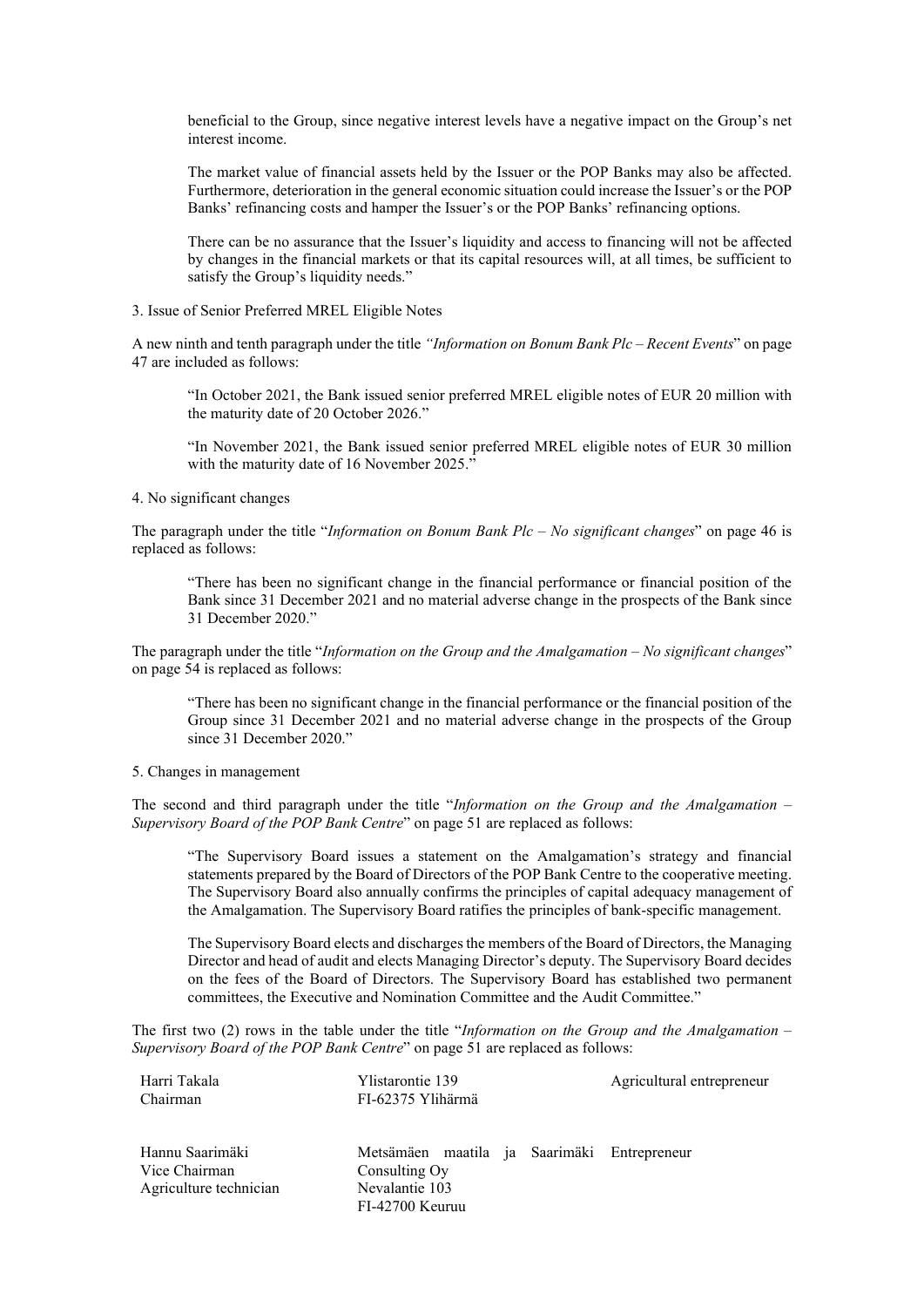The first and second paragraph under the title "*Information on the Group and the Amalgamation – CEO and Deputy CEO of the POP Bank Centre*" on page 53 are replaced with the following three paragraphs:

"The central institution has a CEO who is responsible for the day-to-day management and administration of the central institution in accordance with the instructions and orders issued by the Board of Directors. The CEO prepares the matters presented to the Board of Directors and assists the Board of Directors in the preparation of matters presented to the Supervisory Board and the cooperative meeting. The CEO of the POP Bank Centre is Jaakko Pulli and his deputy is Chief Legal Officer Arvi Helenius.

*Jaakko Pulli* (born 1978) has been the CEO of the POP Bank Centre and the Chairman of the Bank's Board of Directors since 2022. Mr. Pulli was the Deputy CEO of POP Bank Group in 2017–2022 and the Chief Risk Officer in 2015–2017 and the Head of Risk Management Services in PP-Laskenta Oy in 2009–2015. Mr. Pulli holds a Master of Science in Economics.

*Arvi Helenius* (born 1981) has been the deputy CEO of the POP Bank Centre since 2022 and the Chief Legal Officer and Head of HR since 2017. Mr. Helenius was the Chief Legal Officer of Finnish P&C Insurance Ltd in 2014–2017 and Leading Legal Counsel in 2012–2013. Mr. Helenius holds a Master of Laws."

The third paragraph under the title "*Information on Bonum Bank Plc – Management of the Bank – Board of Directors of the Bank*" on page 45 is replaced as follows:

*"Jaakko Pulli* (born 1978) has been the CEO of the POP Bank Centre and the Chairman of the Bank's Board of Directors since 2022. Mr. Pulli was the Deputy CEO of POP Bank Group in 2017–2022 and the Chief Risk Officer in 2015–2017 and the Head of Risk Management Services in PP-Laskenta Oy in 2009– 2015. Mr. Pulli holds a Master of Science in Economics."

## 6. The regime under the BRRD

The text under the title "*Risk Factors* – *The regime under the BRRD directive enables authorities to take a range of actions in relation to financial institutions considered to be at risk of failing, and if the Issuer becomes subject to recovery and resolution actions by the Stability Authority, the Senior Preferred MREL Eligible Notes may be subject to write-down on any application of the general bail-in tool, which may result in Noteholders losing some or all of their investment*" on page 14 is replaced with the following:

"The BRRD (including without limitation as amended by the Creditor Hierarchy Directive and by Directive (EU) 2019/879 of 20 May 2019 of the European Parliament and of the Council amending Directive 2014/59/EU as regards the loss-absorbing and recapitalisation capacity of credit institutions and investment firms) sets out the necessary steps and powers for authorities to ensure that bank failures across the EU are managed in a way which mitigates the risk of financial instability and minimises the impact of an institution's failure on the economy and financial system costs for taxpayers.

The BRRD was implemented in Finland through, inter alia, the Act on Resolution of Credit Institutions and Investment Firms (*Laki luottolaitosten ja sijoituspalveluyritysten kriisinratkaisusta* 1194/2014, as amended) (the "**Resolution Act**") and the Act on Financial Stability Authority (*Laki rahoitusvakausviranomaisesta* 1195/2014, as amended), together the "**Finnish Resolution Laws**". Both acts entered into force on 1 January 2015. The latter regulates the Stability Authority, being the national resolution authority having counterparts in all EU member states. The Resolution Act vests the Stability Authority with resolution powers and tools as provided in the BRRD.

Pursuant to the Resolution Act, a failing financial institution could be subject to a number of resolution tools that have been granted to the Stability Authority. The Stability Authority has the right to mandatory write-down the nominal value of liabilities and convert liabilities into regulatory capital instruments (bail-in) (which could include the Senior Preferred MREL Eligible Notes), sale of business, bridge institution and asset separation. To continue the operations of the institution, the Stability Authority has the power to decide upon covering losses of the institution by reducing the value of the institution's share capital or cancelling its shares. The Finnish national